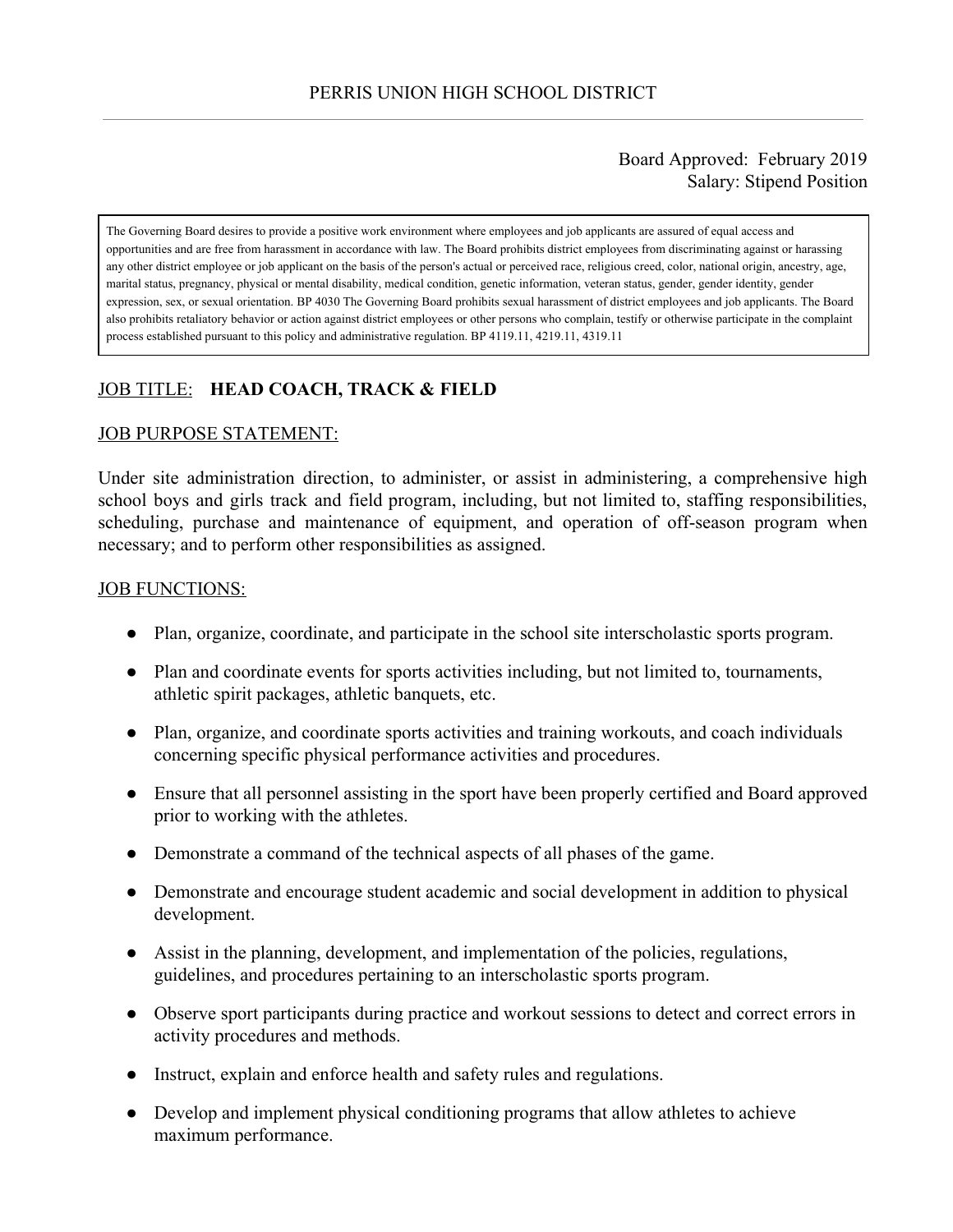## JOB TITLE: **HEAD COACH, TRACK & FIELD** Page 2 of 3

### JOB FUNCTIONS – continued

- Review, audit and monitor sport activity related injuries and determine the most appropriate time for an athlete to return to active sport participation.
- Select or assist in the selection of interscholastic sport activity uniforms and related sport apparatus and equipment.
- Assess the athletic team skills and abilities and the opponents capabilities and determine game strategies.
- Provide a variety of interscholastic sport activities, which requires the coordination of travel and equipment transportation to "away" games and activities.
- Advise site administrators concerning interscholastic sports programs and activities.
- May participate or coordinate opponent scouting activities.
- May make recommendations to revise, update, and incorporate creative and innovative trends into the District interscholastic sports programs.
- Provide specialized resource support and coordination of a creative and innovative interscholastic sports program.
- Analyze and assess interscholastic sports program needs, and offer recommendations pertaining to program activity revisions, additions, or deletions.
- Participate in the evaluation of the District interscholastic sports programs and activities.
- Understand and carry out oral and written directions with minimal accountability controls.
- Communicate effectively in English in oral and written form.
- Build and maintain a positive working relationship with parents, students, other coaches, staff, and the public.
- Work cooperatively with other school leaders in a school environment with multiple curricular and co-curricular programs.
- Understand the principles, goals, and objectives of public education.
- Knowledge of the methods, techniques, procedures, and strategies concerning the development and maintenance of an effective interscholastic sports program.
- Knowledge of modern trends pertaining to interscholastic sports programs and activities.
- Commitment between academic and athletic excellence for student athletes.
- Demonstrate successful ability to follow the National Federation of High Schools Coaches Code of Conduct and the California Interscholastic Federation (CIF) Coaches Code of Conduct, and Pursuing Victory with Honor.